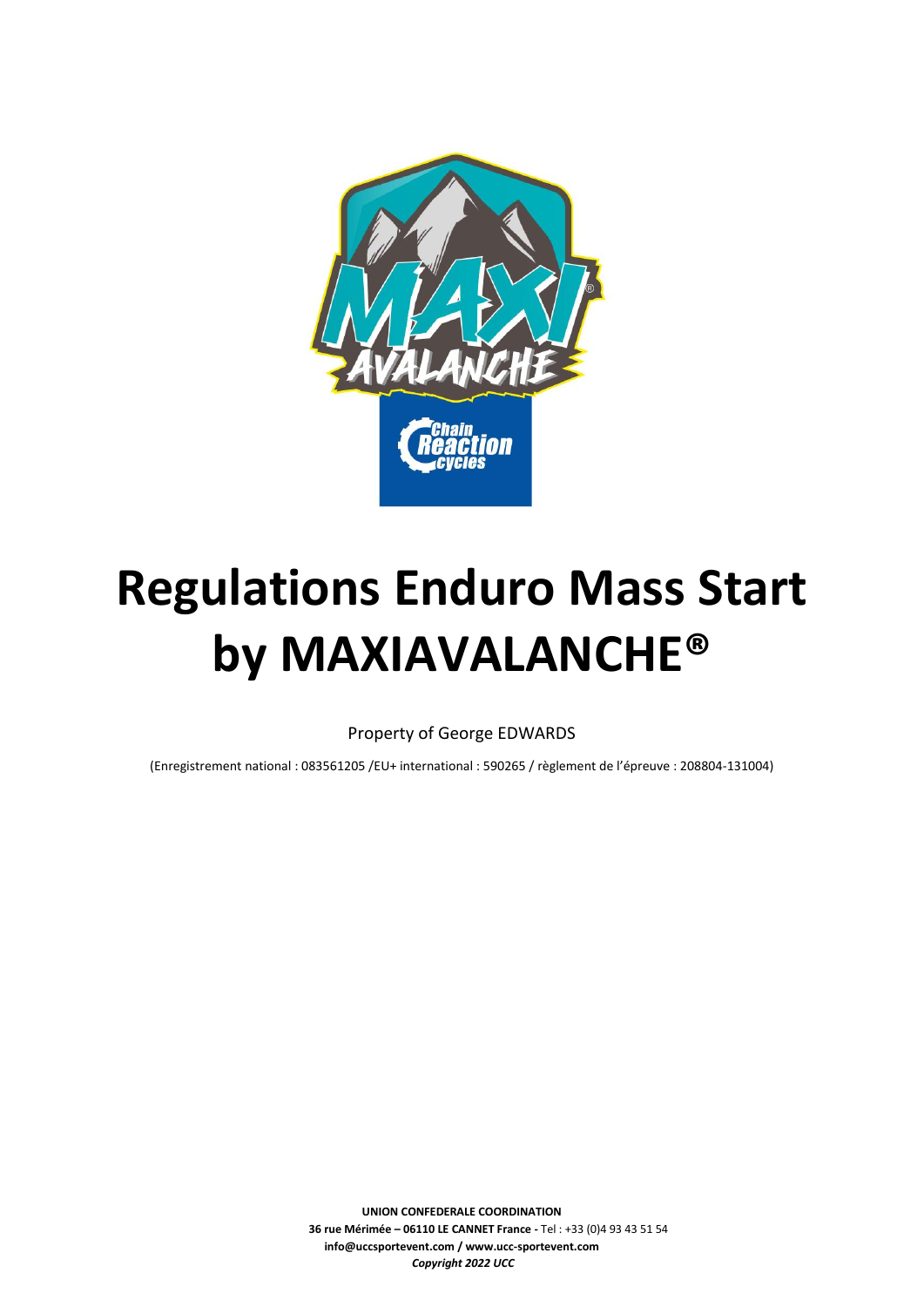

# **TABLE DES MATIERES**

| $\mathbf{1}$ . |  |  |  |  |  |
|----------------|--|--|--|--|--|
| 2.             |  |  |  |  |  |
| 3.             |  |  |  |  |  |
| 4              |  |  |  |  |  |
| 5              |  |  |  |  |  |
| 6              |  |  |  |  |  |
| 7              |  |  |  |  |  |
| 8              |  |  |  |  |  |
| 9              |  |  |  |  |  |
| 10             |  |  |  |  |  |
| 11             |  |  |  |  |  |
| 12             |  |  |  |  |  |
| 13             |  |  |  |  |  |
|                |  |  |  |  |  |
| 15.            |  |  |  |  |  |
| 15             |  |  |  |  |  |
| 16             |  |  |  |  |  |
| 17             |  |  |  |  |  |
| 18             |  |  |  |  |  |
| 19             |  |  |  |  |  |
| 20             |  |  |  |  |  |
| 21             |  |  |  |  |  |
|                |  |  |  |  |  |
|                |  |  |  |  |  |
|                |  |  |  |  |  |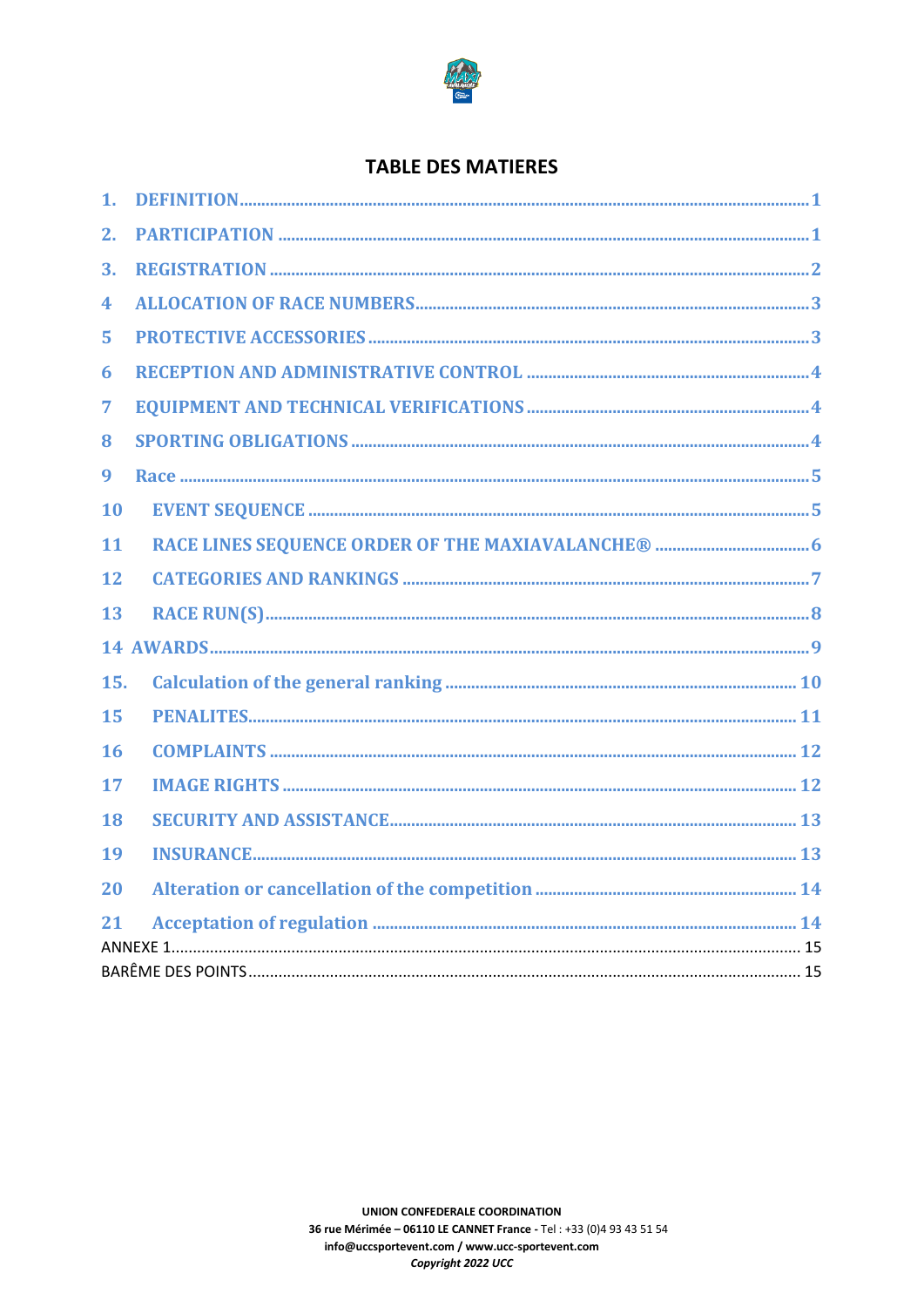

#### **PREAMBLE**

**George EDWARDS** is the inventor of the **DOWNHILL MTB MARATHON**. These rules guarantee the sporting fairness, the cohesion of the event and the passive security of the competitors. The exploitation of this regulatory support has been approved since 1995 through various displays of international reputation **MEGAVALANCHE®**, **Enduro Mass Start by MAXIAVALANCHE®**. These operations were granted by an agreement between **George EDWARDS** and the **S.A.R.L. UCC** for the exploitation of the naming and concepts.

# **1. DEFINITION**

Each competitor who takes part of the competition is supposedly aware of the regulations and engage himself to follow it without any reserves of prescriptions. The only competent authority will be the jury for the following regulations.

**The Enduro Mass Start by MAXIAVALANCHE®** is open to every candidate with personal and technical criteria contained in this Regulation articles. Results obtained on **Enduro Mass Start by MAXIAVALANCHE® count for a general ranking.**

Starts take place **by line (Mass-Start MTB®)** on downhill paths primarily selected to ensure passive security and a diversity of obstacles and crossings, privileging the discipline attributes which are strength and endurance combined with skills and adaptability while making use of the specific technology of versatile mountain-bikes (MTB).

Race time between start point and arrival point isn't less than 15 minutes in optimal racing and meteorological conditions.

# **2. PARTICIPATION**

- **1.1.** The **Enduro Mass Start by MAXIAVALANCHE®** is open to the competitors who have a license delivered by a national federation affiliated to the UCI where there is a proof of medical clearance with the mention « absence of any apparent clinical sign of contraindication to the practice of mountain bike in competition », fulfilling the obligations related to their inscription request.
- **1.2.** Non-licensed competitors, considering they have a medical clearance dated of less than 12 months (on the day of the event) or another sports licence of the year can attend the event.
- **1.3.** In case of injury, competitors may need a helicopter transfer, or other transfers not refunded by their own insurances. They can take a complementary insurance (Multisport Assur) during the registration or at the Race Office. Warning : you still have to show your licence or medical clearance, it's just a complementary insurance.
- **1.4.** Open to participants aged of 15 years and over. (born in 2006 or before).
- **1.5.** Each competitors certifies to hold a valid insurance during the day of the competition.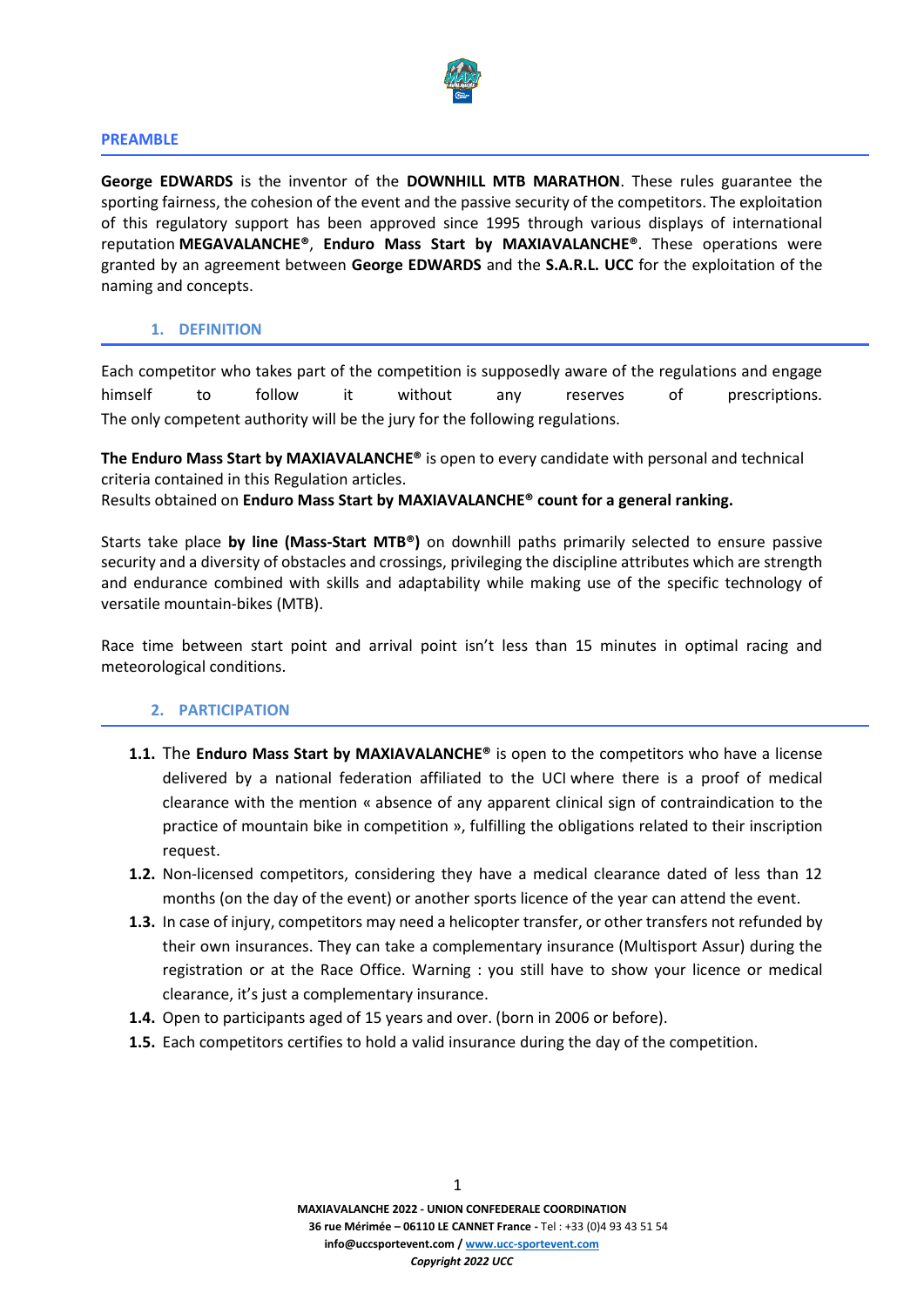

# **3. REGISTRATION**

# **3.1. Online**

Requests of registrations are to be made on this website : [www.ucc-sportevent.com](http://www.ucc-sportevent.com/hyper-sport/)

# **3.2. Registration Fees**

**Registration** : from 53 €

**Cancellation insurance** : 5 €

# **3.2 Registration deadline**

Registration are closed as soon as the maximum number of participant is reached. The deadline for registration is 6 full days before the qualification. After this deadline, new registration will be process from Wednesday, within the limit of available places and eventual cancellation, considering a registration fee increase.

# **3.5 Cancellation prior to the race and refund**

Full payment is refunded (excluding internet transaction and bank transfer fees) only if the competitor has subscribed the cancellation insurance (5€). All cancellation requests must be send by mail or email at the latest on Monday 0.00 AM before the race.

Beyond this deadline no refund request will be accepted.

In case of non-subscription to the cancellation insurance, no refund will be made.

# **3.6 Registration Transfer**

The registration is personal. None transfer is authorized for any reason. Anyone reassigning his registration plate to someone will be held responsible in case of accident occurred or caused by himself during the race. The organization declines any responsibility in the event of an accident in the event of this type of situation and will definitely exclude the competitor who has given his registration and the competitor of the **Enduro Mass Start by MAXIAVALANCHE®** as soon as it becomes aware of it.

# **3.7 Registration confirmation**

For the online registration via Engage Sport, an e-mail confirmation will be sent to you from reception of transaction also on your Engage account.

Every competitor can inquire of the good recording of its registration by emailing : info@uccsportevent.com or by calling the registration service : +33 (0)4 93 43 51 54

# 3.8 Categories

The year of birth is determining the assignment in age category for each competitor.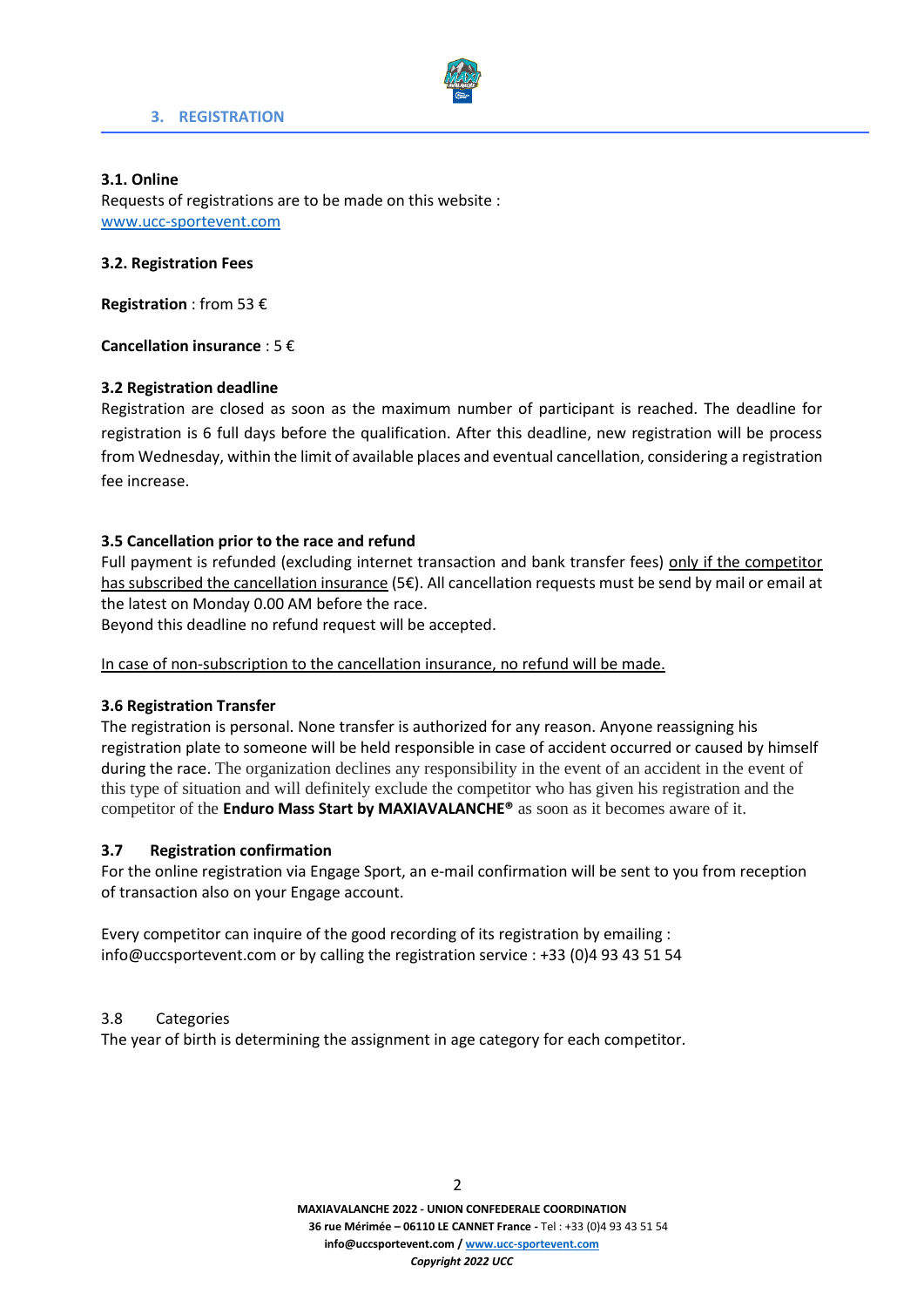

# **4 ALLOCATION OF RACE NUMBERS**

# **4.1. Specific to "priority" competitors and sporting success**

Allocated number plate for "priority" riders list corresponds to their placing on the start line. The number of riders on each qualification or race runs is also taken into account. However, the sequence displays of the front lines are linked with riders sporting success. Each competitor is **personally responsible** for posting its sporting results during the registration phase in the **"palmares" check-box**. A certification of « sporting success » or specific access criteria may be asked by the Organisation or in the case of a complaint.

*Example: for heat races with 100 racers; N°1 to 25, N°101 to 125, N°201 to 225 etc…*

# **4.2. Other competitors**

Numbers plates are allocated in the order in which riders have registered, date as per postmark and internet registration.

This order of registration determines the position of each rider on the qualification and races start lines.

*For example:*

*- 5 « Priority riders » + 5 registrations of "sporting success" riders + 15 registration on 1/01/N to 15/02/N period form the line of the 1st, 2nd, 3rd… wave of qualifications or races runs.* 

*- 25 registrations on the 16/02/N to 15/03/N period form the second line of the 1st, 2nd, 3rd ,… wave of qualifications or race runs.* 

- *- Etc…*
- *- Etc…*

# **4.3. Ladies**

The same process is applied for the **Ladies** categories. They do have grouped and consecutive number plate. Those number are allocated following their "sporting success" and their order of registration, date as per postmark and internet registration.

**4.4 Specific categories** each rider have grouped and consecutive number plate.

# **5 PROTECTIVE ACCESSORIES**

# **5.1 Required protective gear :**

- Full-face Helmet
- Knee guards.
- Full finger gloves.

A rider not wearing the imposed protections shall be banned from the race. Unannounced controls can be made by a member of the UCC organization team. (Please refer to the regulations).

Elbow guards, and back protection is highly recommended.

**5.2 The riders shall ensure** the reliability of their own protective gears: Helmet, Elbow and Knee guards, etc. …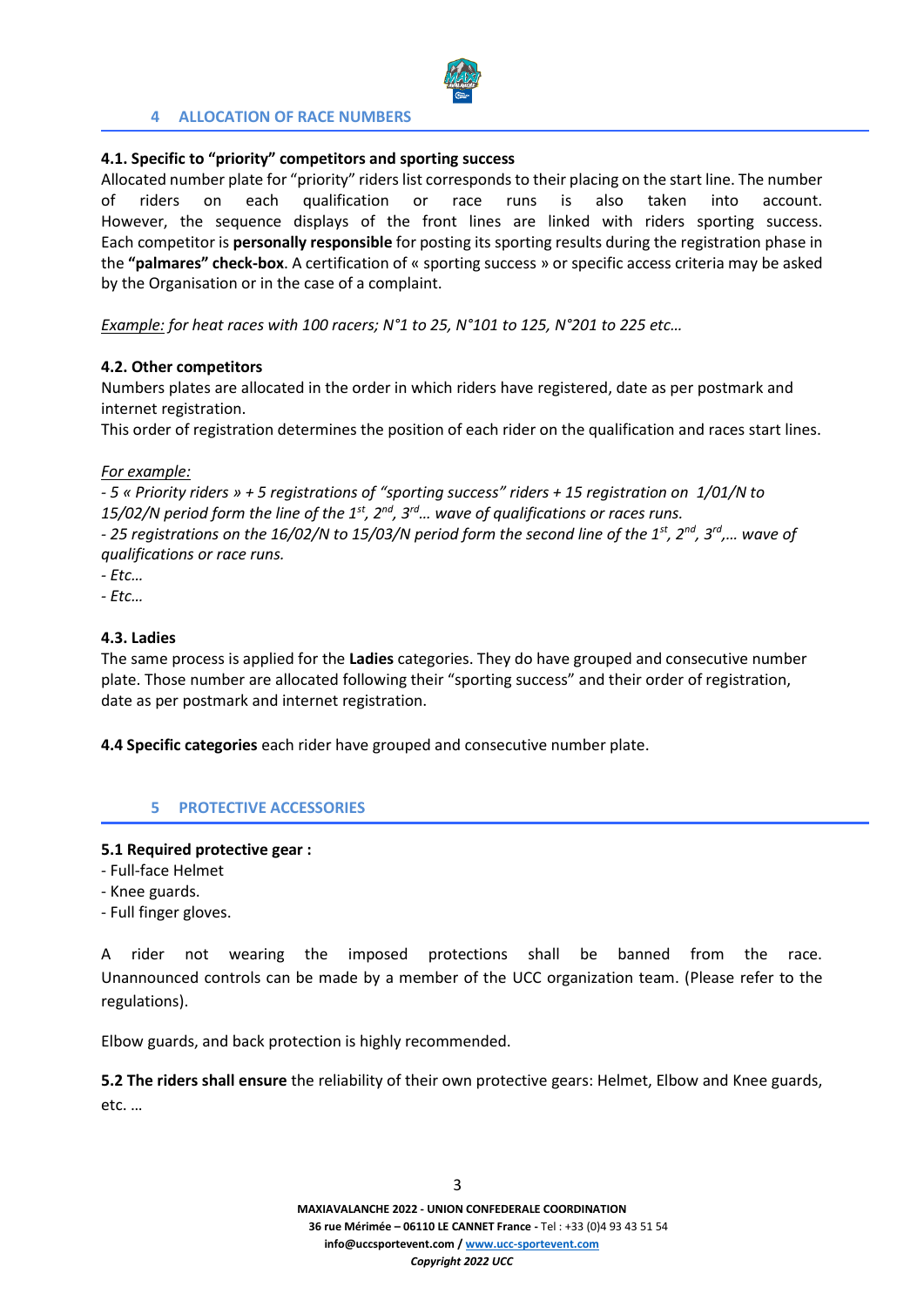

**5.3 The riders shall wear** their protective gear during all their run, which, if not respected can lead to a penalty.

# **6 RECEPTION AND ADMINISTRATIVE CONTROL**

**6.1** The **administrative control** of competitors is scheduled 24h before or the morning of qualifications. ONE DAY competitors can take their plates on the Race's morning.

**6.2** A competitor is considered to be properly engaged only when he has completed the entry form and has at the same time settled the amount of the commitment.

**6.3** Competitors must be properly engaged and must present their identity papers, licenses or medical certificate. On the other hand, the organizer gives them their number and a plate.

**6.4** Non-engaged competitors may present themselves at the administrative control at the opening. In the event of a surplus, they may be placed on a waiting list. A special plate will be issued for testing. A call for non-members on the waiting list will be made at the close of administrative controls to replace absentees.

# **7 EQUIPMENT AND TECHNICAL VERIFICATIONS**

**7.1** Admitted bikes in all competitions organized by U.C.C must be mountain bikes. Studded tyres are forbidden.

Any protruding extremity must be covered or be the object of a corking.

**7.2** Each competitor shall ensure the proper functioning of his equipment (bicycle with accessories and other devices fitted).

**7.3** The number plate shall be fixed in a way to ensure its good visibility. Number plates and bibs number are reserved for the officials' partners of U.C.C and **excluding any other ones**, thus staying in their original configuration particularly the emplacement reserved for the « **line sticker »**. In the case of wear out, modification or absence of these number plate causes penalties **(Art.15)**.

**7.4: E-Bike Category (E-MAXI)** : please refer to general regulation.

# **8 SPORTING OBLIGATIONS**

The particular conditions of racing allow the Steering committee to draw the attention of the participants on the sports and responsible spirit which has to prevail in their competitors' acts, in particular, take time to inform the closest first-aid post in the view(sight) of an incident the gravity of which would require care.

The organisation committee would like to underline the following Sporting obligations: -Each competitor shall respect a good sportsmanship and responsible behaviour in all of their acts.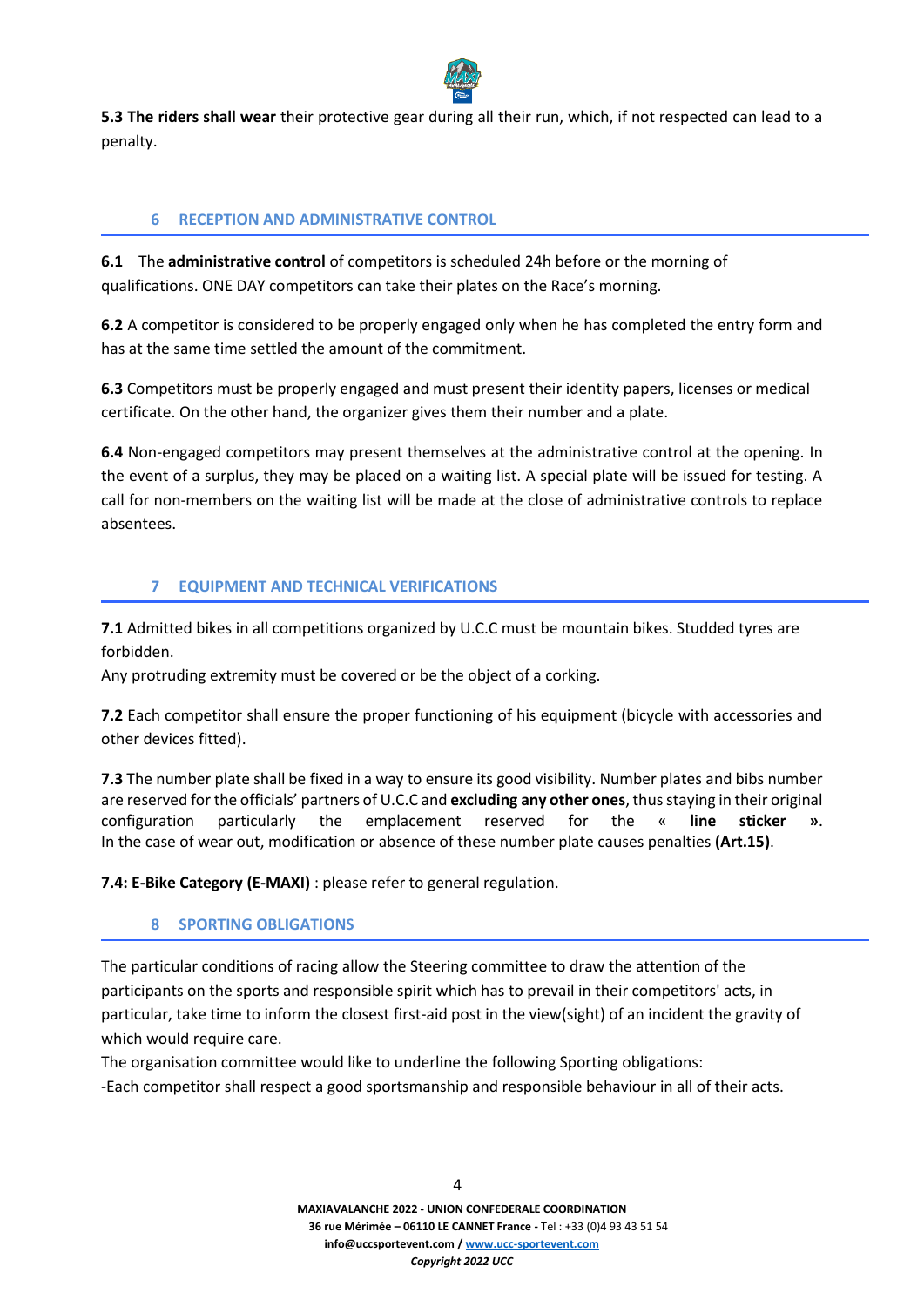

#### **9 Race**

**9.1.** Each competitor shall respect the courses limits that must be marked and indicated by nets, barrier tape, slalom gates, banners and / or arrows signs. In the case of a rider going off-track, he shall resume his run where he exits the course.

9.2. The "autocontrôle<sup>1</sup>" guarantees the smooth running of the event in a showmanship manner. It allows a rider to submit a claim against one of his competitors that would have deliberately followed a path really shortening the official course as stipulated on the article **"Complaints"** *(Art.16)*. All course violation that had been reported by a Marshall, or **by at least one contender**, can lead to a penalty, if not the disqualification of the accused one.

**9.3.** The course to necessarily follow is materialized by the existing trails or by the taped path. Nevertheless, alternative lines can be allowed **if they had been submitted before the start of the competition** to the Race Director. If he decided to validate this line option, this decision will be the object of a public information expressed during the briefing and/or posted to the race HQ.

**9.4.** The course is materialized and final during the "official practise sessions" period that took place 24h before the qualification day. No modifications to the course can be made till the seeding runs except force majeure case left to the appreciation of the race director.

**9.5**. Each competitor shall cross the finish line with his bike to be classified.

# **10 EVENT SEQUENCE**

# **10.1. "Seeding runs – Qualifications"**

**Definition:** The seeding runs take place the eve of the 1<sup>st</sup> day of competition. Their goal is to insure a fair hierarchy of rider on the start lines position.

**The ideal maximum of male competitor per qualification wave is 150. The number of waves is determined by the course conditions and the number of registered riders.** The following categories have a specific wave: -E-Bike.

**Lines constitution :** Start lines of the seeding runs are constituted by positioning 20 to 25 competitors in ascending order in each waves starts areas. N.B. This number can be lowered regarding the sanitary restrictions.

<sup>&</sup>lt;sup>1</sup> Autocontrôle : a claim submitted by 1 competitor to the Race Director must contain : a brief summary and drawing of the incident, localisation on the course, assessment of the saved time and other comments.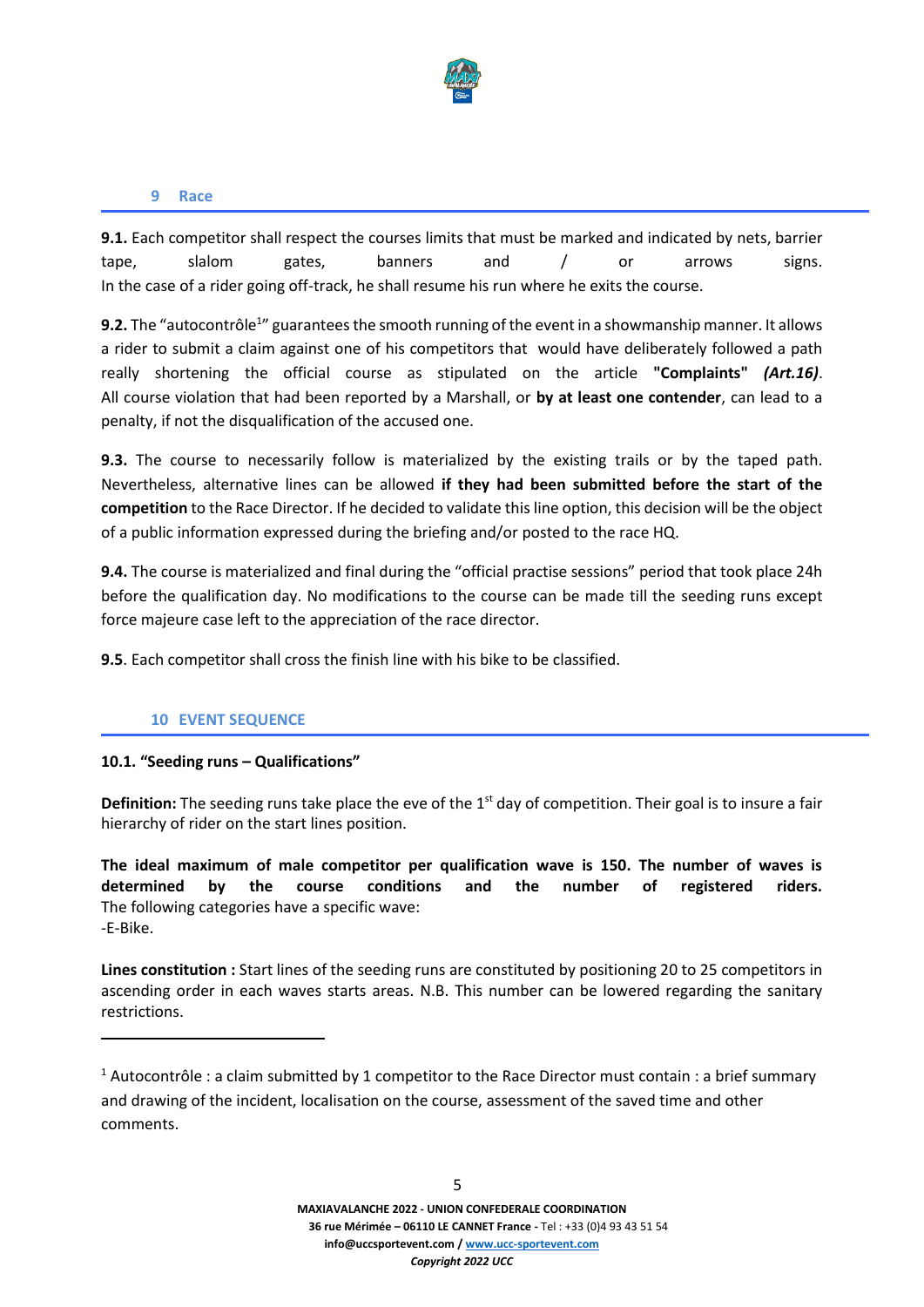

# **10.2. Start procedure:**

- 20 minutes before the start, competitors shall show up and ensure that they are in the judged starting list.

- 10 minutes before the start, competitors must assist to the Race Director briefing that gave the last information concerning the course, marshal and rescue teams positions, and the start procedure, etc.

- 5 minutes before the start, competitors shall take positions on the start line.

- Display: 1 minute, 30 seconds and 10 seconds periods before the start signal.

Waves are separated by 20 to 30 minutes.

#### **10.3. Finish procedure:**

Each competitor shall cross the finish line in order to have access to the heat races in the "seeding runs/qualifications" time schedule.

# **10.4. Automatic "re-qualification" for "Priority riders"**

After the qualifications, competitors figuring on the "priority riders" list are automatically placed on the 4 th line (D line) of the scratch race of the **Enduro Mass Start by MAXIAVALANCHE®**, even if they D.N.F or do not figured on the qualified list.

# **10.5. Abandonment**

Competitors who abandon without crossing the finish line shall submit their will to compete to the responsible for timekeeping; they will then be placed on the race starting line behind the last line of following categorie : **CHALLENGERS or AMATEURS (if there is an AMATEURS race)**.

#### **10.6.** I**n case of inability to organize the « seeding runs / Qualifications »**

Riders will be positioned in the following order : "**Priority riders**", followed by **sporting success** riders finishing by the traditional registration order.

# **11 RACE LINES SEQUENCE ORDER OF THE MAXIAVALANCHE®**

At the end of the **"seeding runs – Qualifications"**, all participants shall take back the "Letter Sticker" of their start line position, and must be provided with their ID card. This sticker must be placed on the dedicated space on their race plate, in order to access their start line of respectively the **Enduro Mass Start by MAXIAVALANCHE EUROPE CUP ®**, **CHALLENGERS or AMATEURS.**

11.1 Groups constitution and lines sequencing

At the end of the "**seeding runs – Qualifications"**, the following groups are constituted :

#### **11.1.1** Group **Enduro Mass Start by MAXIAVALANCHE EUROPE CUP** :

|  | The 100 best awarded on the 100 best finish line spots of the seeding runs. |  |  |  |  |  |  |
|--|-----------------------------------------------------------------------------|--|--|--|--|--|--|
|  | 25 racers are admitted after the "qualification - seeding run".             |  |  |  |  |  |  |

*\*Example: for 4 « qualification – seeding runs » : the six firsts of each wave received the A line letter. The 4 firsts are the first to access the starting area, then the 4 seconds, the 4 thirds, … till getting the 24 riders of the "X" lines.*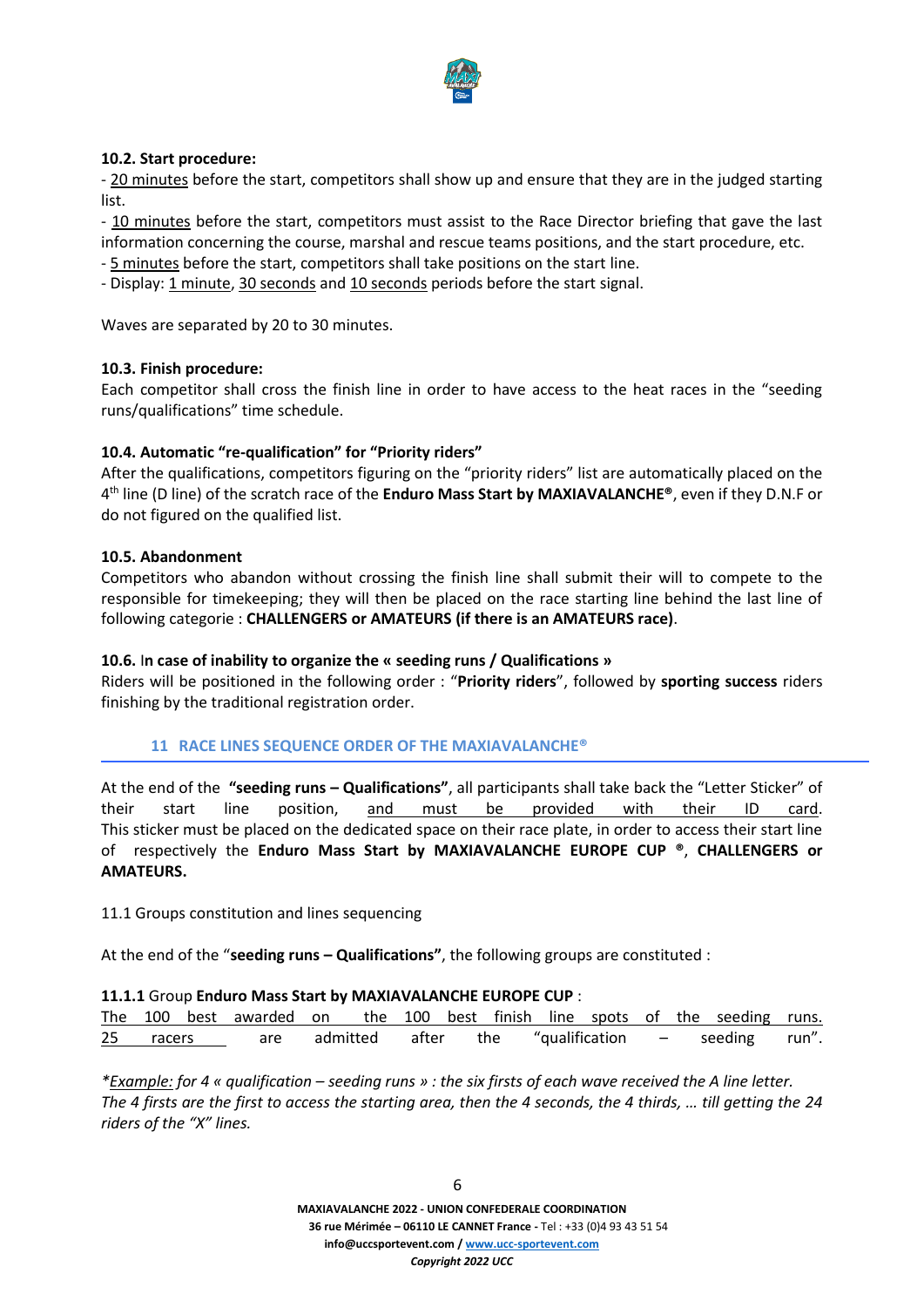

**11.1.2 Groupe Enduro Mass Start by MAXIAVALANCHE CHALLENGERS :**  The 100<sup>\*</sup> ranked after the 100 best ones on the seeding runs.

**11.1.3 Group Enduro Mass Start by MAXIAVALANCHE® AMATEURS :** The 150<sup>\*</sup> ranked after the 200 best ones on the seeding runs.

# **11.1.4 Enduro Mass Start by MAXIAVALANCHE® AMATEURS 2 Group :**

All the riders ranked after the 350\* best of the seeding runs.

*Amateurs 1 and Amateurs 2 will compete for the same final ranking.*

*(\*) Subject to change depending on the number of qualification runs and total number or participants*

« **Enduro Mass Start by MAXIAVALANCHE®** EUROPE Cup», « Challengers » et « Amateurs » start in lines (Mass-Start MTB®).

11.2 Specific case

# 11.2.1 Ladies

In **Enduro Mass Start by MAXIAVALANCHE**® EUROPE CUP DH Marathon, ladies are automatically qualified in CHALLENGERS.

The ladies qualified in the 100 first for the **Enduro Mass Start by MAXIAVALANCHE®** EUROPE CUP are placed in the first line of the **Enduro Mass Start by MAXIAVALANCHE®** CHALLENGERS, the others stay at their normal qualifying place.

Those qualified in **Enduro Mass Start by MAXIAVALANCHE®** AMATEURS are placed in the last line CHALLENGERS.

# **12 CATEGORIES AND RANKINGS**

# **12.1 Enduro Mass Start by MAXIAVALANCHE® EUROPE Cup Group**

# **12.1.1 SCRATCH Enduro Mass Start by MAXIAVALANCHE®**

Any category, except E-Bikes.

# **12.1.2 MENS CATEGORIES** :

- **- CADETS :** 15 to 16 years old, born between 2006 and 2007
- **- JUNIORS :** 17 to 18 years old, born between 2004 and 2005
- **- SENIORS :** 19 to 29 years old, born between 1993 and 2003
- **- MASTERS 30 :** 30 to 39 years old, born between 1983 and 1992
- **- MASTERS 40 :** 40 to 49 years old, born between 1973 and 1982
- **MASTERS 50 :** 50 to 59 years old, born between 1963 and 1972
- **MASTERS SILVER :** more than 60 years old, born in 1962 and before.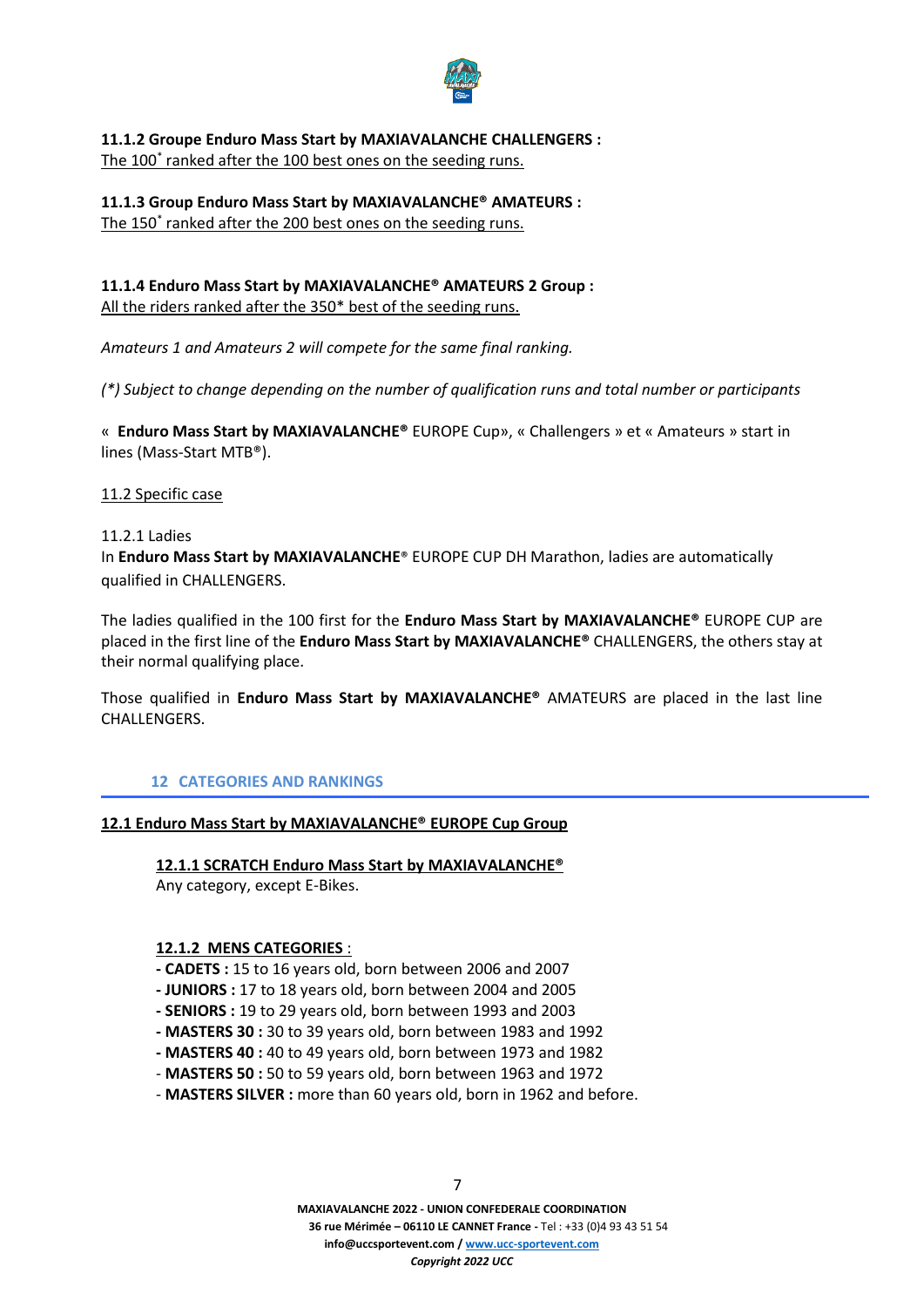# **12.2 Enduro Mass Start by MAXIAVALANCHE® CHALLENGERS Group**

# **12.2.1 SCRATCH MEGA CHALLENGERS**

Any category.

# **12.2.2 SCRATCH LADIES®**

**(+ 40 competitors at the start, specific group)**

**Any categories**

# **12.2.3 MENS CATEGORIES MAXIAVALANCHE CHALLENGERS**

- **- CADETS Challengers :** 15 to 16 years old, born between 2006 and 2007
- **- JUNIORS Challengers :** 17 to 18 years old, born between 2004 and 2005
- **- SENIORS Challengers :** 19 to 29 years old, born between 1993 and 2003
- **- MASTERS 30 Challengers :** 30 to 39 years old, born between 1983 and 1992
- **- MASTERS 40 Challengers :** 40 to 49 years old, born between 1973 and 1982
- **MASTERS 50 Challengers :** 50 to 59 years old, born between 1963 and 1972
- **MASTERS SILVER Challengers :** more than 60 years old, born in 1962 and before.

# **12.3 Enduro Mass Start by MAXIAVALANCHE® AMATEURS Group**

- **- ESPOIRS Amateurs :** 15 to 18 years old, born 2004 and 2007
- **- SENIORS Amateurs :** 19 to 39 years old, born 1983 et 2003
- **- MASTERS Amateurs :** 40 years and more, born in 1982 and before.

# **12.4 E-MAXI (e-bike category)**

# -**SCRATCH : All categories**

-**DAMES** : Ladies born in 2007 and before. *(integrated into the scratch ranking if less than 5 riders)*

-**SENIORS** : 15 to 44 years - Born between 1978 and 2007

-**MASTERS** : 45 years and more - born in 1977 and before. (*with the Seniors if less than 5 riders.)*

# **12.5 MEGA KID**

**Male categories**

- **POUSSINS GARCONS MEGA KID : 7 - 8 years old\***
- **PUPILLES GARCONS MEGA KID : 9 – 10 years old \***
- **BENJAMINS GARCONS MEGA KID : 11 – 12 years old \***
- **MINIMES GARCONS MEGA KID : 13 – 14 years old \***

# **Female categories**

- **POUSSINES FILLES MEGA KID : 7 - 8 years old \***
- **PUPILLES FILLES MEGA KID : 9 – 10 years old \***
- **BENJAMINES FILLES MEGA KID : 11 – 12 years old \***
- **MINIMES FILLES MEGA KID : 13 – 14 years old \***

**13 RACE RUN(S)**

**MAXIAVALANCHE 2022 - UNION CONFEDERALE COORDINATION 36 rue Mérimée – 06110 LE CANNET France -** Tel : +33 (0)4 93 43 51 54 **info@uccsportevent.com [/ www.ucc-sportevent.com](http://www.ucc-sportevent.com/)** *Copyright 2022 UCC*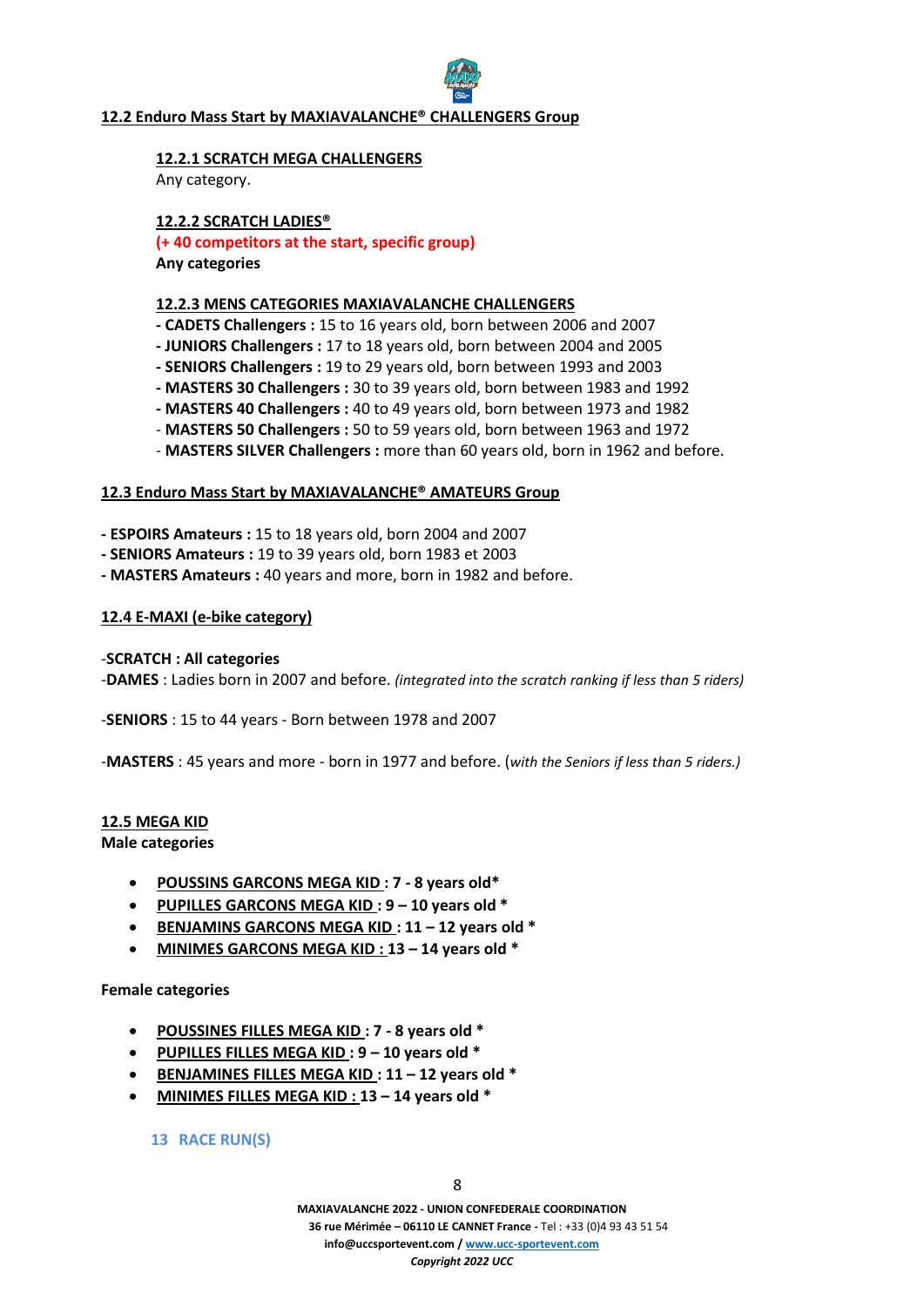

# **13.1. Definition**

Race run determines the final ranking of the **Enduro Mass Start by MAXIAVALANCHE®** and gives access to points attribution.

**13.2. Number of Race run(s)** is determined by the number of racers who succeed the qualificationseeding run, plus the MEGA KID reserved race line.

# **13.3. Race lines formation**

**13.3.1** « **Enduro Mass Start by MAXIAVALANCHE® race run**» start lines are ideally formed by 20 to 25 racers (depending upon available space) placed in ascending order of the letters of their race plate and by categories in the starting area of each races. N.B. This number can be lowered regarding the sanitary restrictions.

**13.3.2** Racers shall get to their position upon command of the Starter (Judge), depending on :

- Line letter (place won during the seeding runs Qualifications)
- Rank on the seeding runs Qualifications (for example: the four  $1^{st}$ , the four  $2^{nd}$ ,...)
- Lap time in the seeding runs Qualifications.

# **13.3. Clarification**

In order to preserve a good start order, all competitors and especially those with corresponding letters to the lines A, B, C, D, E and F, have the obligation to be on the start platform at their allocated departure time, failing which shall apply a demotion. **(Art. 15, see list of penalties)**

# 13.4 **Enduro Mass Start by MAXIAVALANCHE® race runs chronology**

- Start MAXIAVALANCHE® EUROPE CUP
- 10 min later start E-MAXI
- 10 min later start MAXIAVALANCHE CHALLENGERS (included ladies)
- 10 min later start MAXIAVALANCHE AMATEURS
- 10 min later start MAXIAVALANCHE AMATEURS 2

# **13.5. MEGAKID**

The Race MEGAKID has a specific trace, and one or two runs. The admitted categories have specific starts (from 5 competitors per category) :

Categories are as follow :

- **Minimes**
- **Benjamins**
- Pupilles\*
- Poussins\*

\*with a certified regular practise in MTB school

# **14 AWARDS**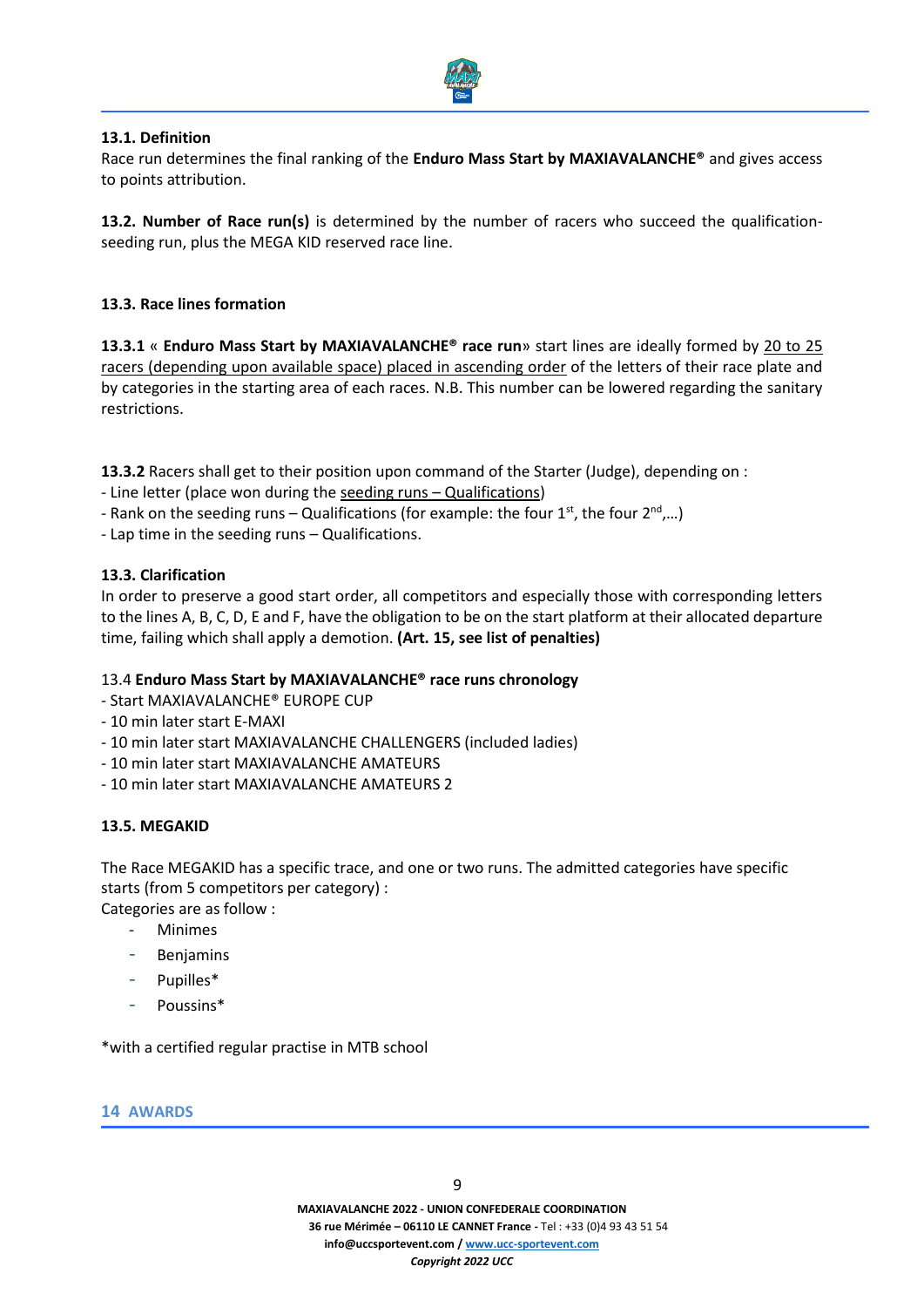

Each competitor shall participate to the official reward ceremony. In case of unjustified non-attendance, the competitor won't be able to receive his reward and sports measures and sanctions may be decided.

# **14.1 Enduro Mass Start by MAXIAVALANCHE® EUROPE CUP RANKING**

- Ranking is given by adding each race run's points or on neat result if only one race run.
- In case of equality, results from the latest race run is taken into account to calculate final ranking of the stage

# 14.1.1 **Enduro Mass Start by MAXIAVALANCHE®** EUROPE CUP Scratch

#### **SCRATCH MENS**

 $1<sup>er</sup> : 500 \in$ 

2<sup>e</sup> : 300 €

3<sup>e</sup> : 200 €

Awards to 5 first riders

# 14.1.2 **Enduro Mass Start by MAXIAVALANCHE®** LADIES

# **SCRATCH LADIES\***

1 ère : 120 € 2<sup>è</sup> : 80 € 3<sup>è</sup> : 60 € Awards to 5 first riders

> 14.1.3 CATEGORIES Cadet, Junior, Senior, Master 30, Master 40, Master 50, Master SILVER Awards to 3 first riders

# **14.2 OTHER RANKINGS**

For **Enduro Mass Start by MAXIAVALANCHE®** CHALLENGERS, AMATEURS, E-MAXI and MEGA KID : Awards to the 3 first riders of the scratch and of each category in each group.

*(\*) If more than 15 riders starting. Otherwise only half part (50 %) of the value.*

The first 10 in Europe Cup of each stage will receive an invitation (inscription fees) for the next **Enduro Mass Start by MAXIAVALANCHE®** stage.

For the first stage, the general **Enduro Mass Start by MAXIAVALANCHE®** ranking from the previous year will be taken in count.

For the ladies, the same rule is applied for the 3 first.

# **15. Calculation of the general ranking**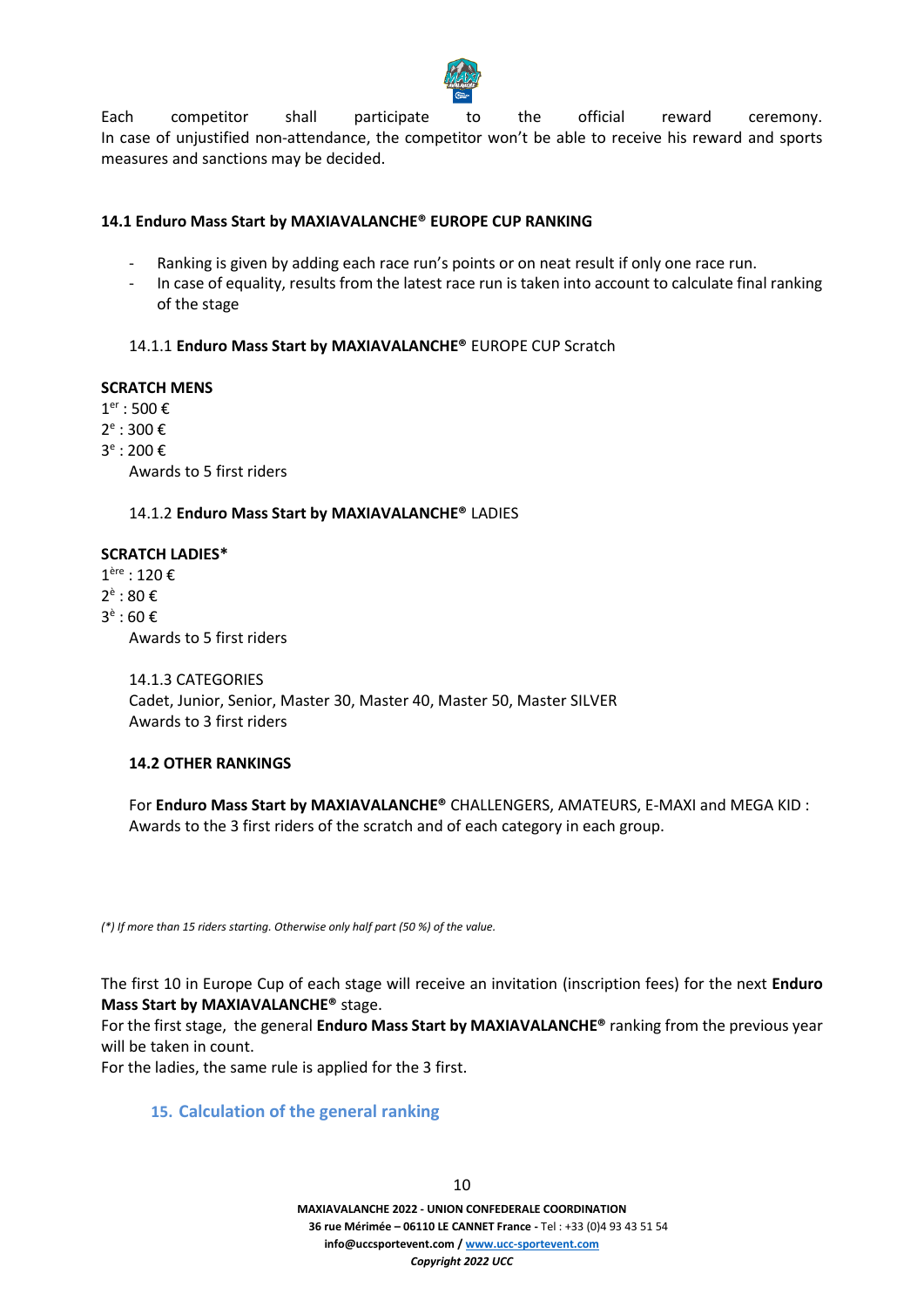

It is established by the addition of point corresponding to the ranking position on each stage :

\* Enduro Mass Start by MAXIAVALANCHE<sup>®</sup> VALLNORD 11-12<sup>th</sup> of June

\* **Enduro Mass Start by MAXIAVALANCHE®** AURON 9-10th of July

\* **Enduro Mass Start by MAXIAVALANCHE®** CERVINIA 30-31st of July

**\* Enduro Mass Start by MAXIAVALANCHE®** PRA LOUP 20-21st of August

#### 15.2 An absence is not considered as a result

15.3 In case of equality, riders are separated by their number of first position, second position, etc… Then by the position scored on the last Maxiavalanche stage.

15.4 The 100 first of each stages score points for the general ranking, following the point (annexe 1).

# **15 PENALITES**

Penalties are estimated and validated by the Race Jury.

| 15.1. Race gear and missing mandatory equipment                                                                                  | Refusal to start                                                                                            |  |  |
|----------------------------------------------------------------------------------------------------------------------------------|-------------------------------------------------------------------------------------------------------------|--|--|
| 15.2. Noncompliant race plate or bib                                                                                             | 1 minute penalty                                                                                            |  |  |
| 15.3. Missing "line sticker"                                                                                                     | Demotion of a line                                                                                          |  |  |
| 15.4. Entering the departure area after the last call<br><b>15.4.1</b> While the line of the rider concerned is already in place | Demotion of a line                                                                                          |  |  |
| 15.4.2 While the following two (or more) are in place                                                                            | Demotion of two lines                                                                                       |  |  |
| <b>15.5. Track cut</b> confirmed by a marshal or by a autocontrôle <sup>2</sup><br>The penalty is at least of 30 seconds.        | Time penalty: 5 or 10 times<br>the estimated time gain taking into account the<br>dangerousness of the act. |  |  |
| 15.6. Out of time collection of the starting number temps<br>Needed for the track recognition                                    | Rider place on the last line of the<br>« seeding runs- qualification »                                      |  |  |
| 15.7. False start implying the stop of the race                                                                                  |                                                                                                             |  |  |
| - The start referee assisted by the digital capture                                                                              | Demotion of a line                                                                                          |  |  |
| - rider guilty of a false start, during the gridding                                                                             | 2 minutes Penalty                                                                                           |  |  |

<sup>&</sup>lt;sup>2</sup> Autocontrôle *:* a claim submitted by 1 competitor to the Race Director must contain : a brief summary and drawing of the incident, localisation on the course, assessment of the saved time and other comments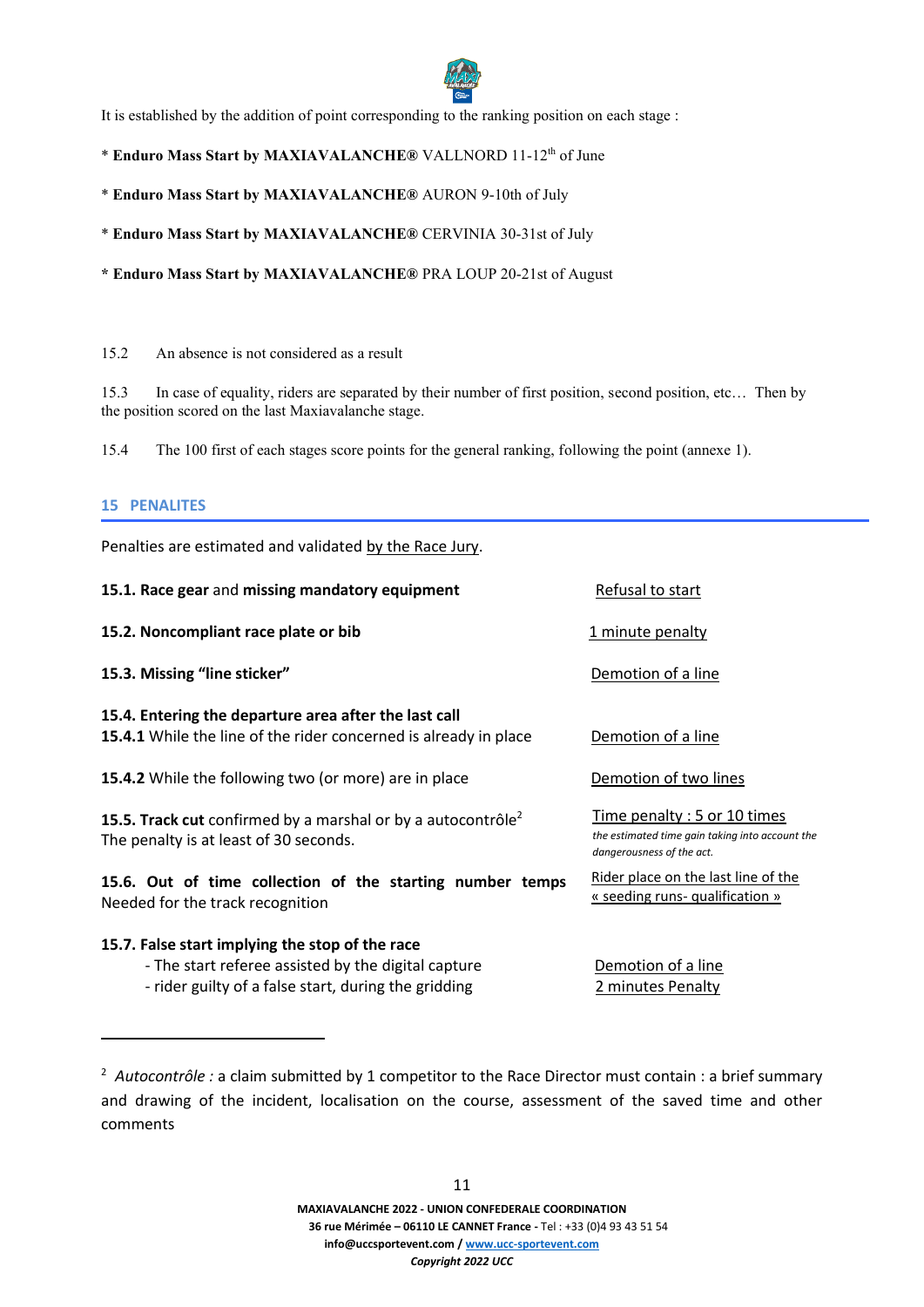

# **15.8. False start**

- The start referee assisted by the digital capture 2 minutes Penalty to the rider(s)

#### **15.9. Pollution and environmental degradation**

Of the venue(s) by the competitor or their assistance staff 2 minutes Penalty

**15.10** False data about race results when registering **15.10** Penalty

**15.11** Technical fraud related to article 7 Disqualification

# **15.12. Other penalties**

**15.12.1** Not wearing a helmet during the competition: Disqualification

**15.12.2** Riding against race traffic: 2 minutes Penalty to exclusion

**15.12.3** Test runs during the race period: 2 minutes Penalty to exclusion

**15.12.4** Non-assistance to a person in danger: Disqualification

**15.12.5** Discourteous attitudes or insults to a member of the OC: 2 minutes Penalty to exclusion

\*a rider giving assistance to an injured competitor will be given a time-credit on demand, based on the time passed from the first call to emergency services to the call before the re-start.

# **16 COMPLAINTS**

**16.1.** Complaints about the running of the race, behaviour of other competitors and an **autocontrôle** report shall be made in writing and delivered to the Race Director and must contain:

- *Surname, First name, phone number and e-mail address of the petitioner.*
- *Bib number and description of the presumed guilty rider (Bike Brand, Race Gear,…).*
- *Summary and Drawing of the incident.*
- *Localisation on the course.*
- *Assessment of the saved time and other comments, in a 30 minutes delay after the arrival of the petitioner.*

**16.2** The jury will summon the presumed guilty rider and set out the acts attributed to him. Each competitor involved in the case will be heard by the jury. The decision of the jury shall be final.

**16.3** The jury shall be composed of:

- an athlete appointed in the "**Priority list**".
- The Race Director
- The Supervisor of the local Organisation Committee or the Marshall Manager

# **17 IMAGE RIGHTS**

**17.1** Each competitor participating in the event shall expressly authorized the event organizations and the other rightful owners, such as the partners and Medias, to use the pictures or videos taken during the event where he might appear on. Thus allowing to use his image on all supports, promotional and advertising content included, and worldwide.

This provision runs for the longest time prescripted by law, regulations, treaties currently in force, as well as eventual prolongations which could be made to this time.

**17.2** Professionals medias, photographers and videographers shall get an accreditation from the S.A.RL.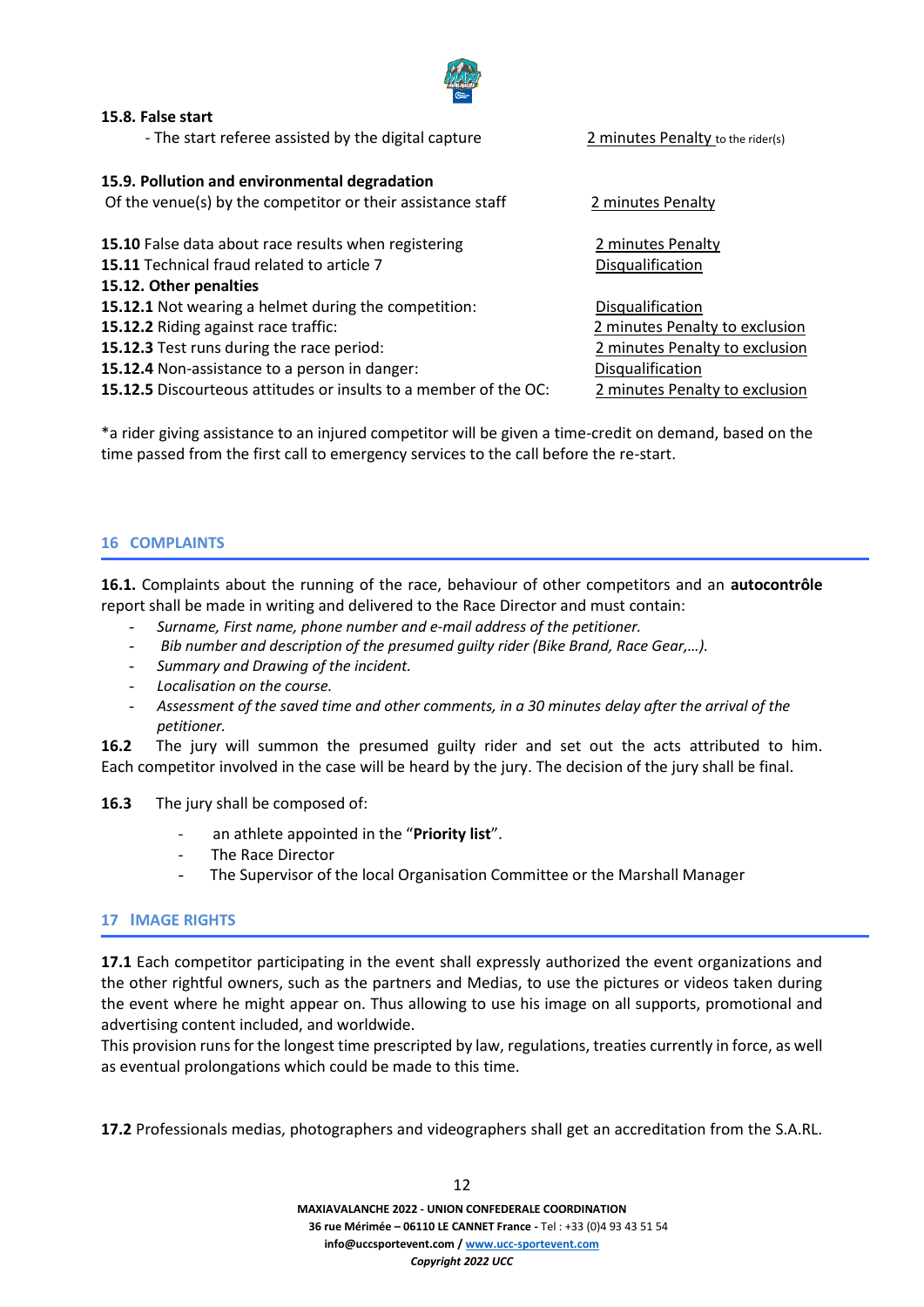

UCC which holds all the commercial rights of the brand MAXIAVALANCHE® and more broadly all competitions organized from the regulation quoted before.

# **18 SECURITY AND ASSISTANCE**

# **18.1 Emergency call**

There are emergency numbers on frame plates which allow to trigger a precise alert in order to help an injured competitor. The other option is to call number 112 or 15. It is also highly recommended to carry a mobile phone.

# **18.2 Security and on site assistance** :

Covered by a network of checkpoints and medical posts consisted of Doctors, Physiotherapists, Controllers, Signallers, dressed of one recognizable chasuble.

# **18.2 Doping control**

Each competitor can be subjected to a hanging dope test or upon the arrival of the race. Any positive control will pull an immediate disqualification.

# **19 INSURANCE**

The practice of mountain bike in general, especially in competition, is a physical activity presenting risks. Each participant of the **Enduro Mass Start by MAXIAVALANCHE®** must be aware that he will be playing on mountainous terrain with intense climbs, technical and fast descents.

# **19.1 Public liability:**

In accordance with the legislation in force, the organization has taken out insurance covering the financial consequences of its civil liability, that of its entire organizing team and of all participants in its event.

As far as the civil liability of the participants is concerned, the corresponding guarantee is limited to the accidents which they could cause to third parties during the course of the event. It takes effect only on the official route, during the event, for regularly registered participants and in race. In addition, this guarantee will be in addition to, or in the absence of, other insurance which the participants may otherwise benefit from.

A receipt can be provided to any participant who requests it.

# **19.2 Individual accident:**

In accordance with Article L321-4 of the Sport Code, we strongly recommend that each participant take out an individual accident insurance covering his / her personal injuries as part of his or her participation in the event, in particular if he / she is not affiliated to the FFC, guaranteeing the payment of capital in case of personal injury (death or permanent disability) due to an accident occurred on the event, whether or not it is responsible, whether or not he is a Third party identified and / or responsible. By accepting the entry requirements, these rules take part in the events, each participant recognizes and assumes full responsibility in the event of an accident that may occur during the event. Compensation, based on damages, occurs when the insured is the victim of an accident during his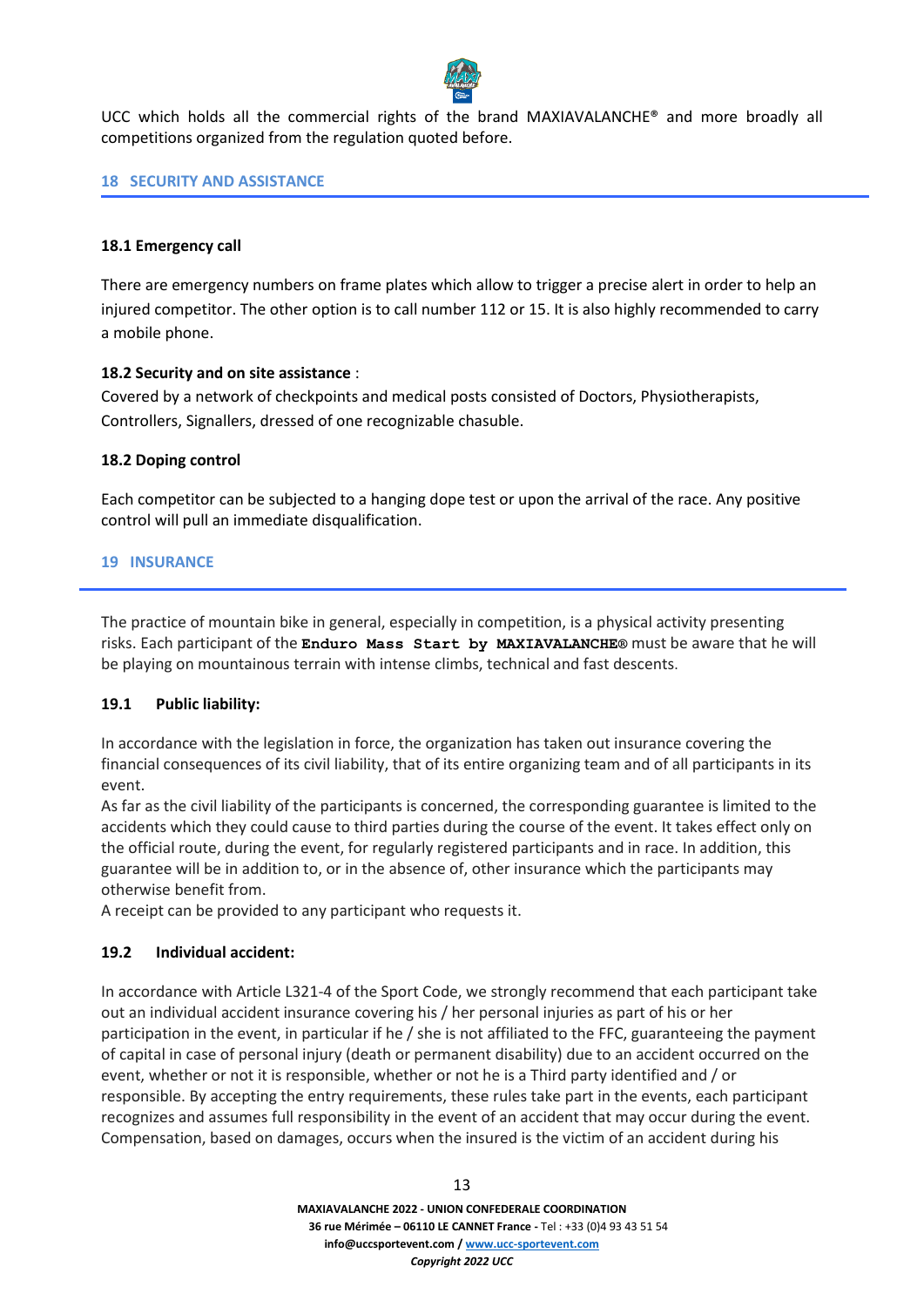

participation in the sporting event. This insurance is optional but strongly recommended. It may be taken out in addition or in the absence of an insurance of the same type held in particular via a sports license (license type FFC for example). It is the licensee's responsibility to verify that he or she has been adequately covered by his federation for physical damages incurred in connection with their participation in this type of event.

# **19.3 Material damage:**

The Organizers decline any responsibility for damage (theft, breakage, loss, etc.) suffered by the participants' personal property, even if they have custody of them. It is the responsibility of each person to guarantee himself or herself against this type of risk with his insurance. Participants knows that organizers are not responsible for the surveillance of personal property or objects in the event of theft or loss. Objects, accessories or bicycles given to third parties during the event (member of the organization or not) will be under the sole responsibility of the depositing participant. Participants will not be able to turn against the organizers for any damage caused to their equipment.

# **20 Alteration or cancellation of the competition**

- a. Alteration of the competition : Every occurrence susceptible to deteriorate the participant's safety (weather phenomenon or other) could give place to an alteration of part of / the whole competition. Participants will be notified as soon as possible.
- b. Cancellation of the competition : If the participant's safety is put into danger, the Organisation is reserving the right to cancel the whole competition.
- c. To be noticed : In case of alteration or cancellation of the race, no claim or responsability could be hold against the Organisation and the fees already paid by concurrents won't be refunded.

# **21 Acceptation of regulation**

Participation in the **Enduro Mass Start by MAXIAVALANCHE®** implies the express and unreserved acceptance by each participant of these rules. The organizers of **Enduro Mass Start by MAXIAVALANCHE®** reserve the right to modify it, in particular, for reasons that would be imposed by the competent authorities. Each participant acknowledges having read these rules and accepts them entirely.